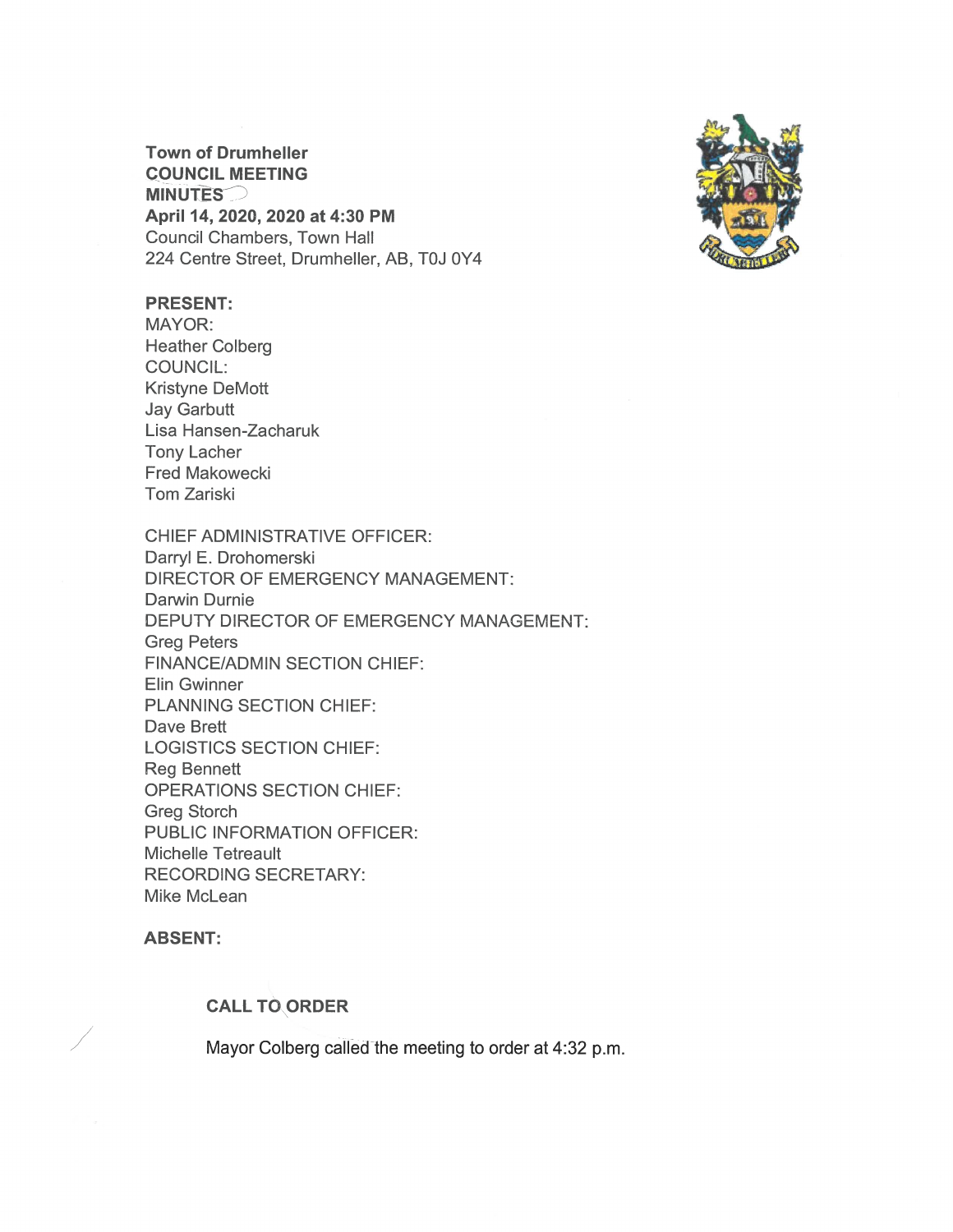**Regular Council Meeting Minutes** April 14, 2020

#### **MAYOR'S OPENING REMARK**

## **ADOPTION OF AGENDA**

Agenda for the April 14, 2020 Regular Council Meeting

M2020.115 Moved by Garbutt, Hansen-Zacharuk that Council adopt the agenda for the April 14, 2020 Regular Council Meeting with the addition of an Emergency Operations Update, the consideration of a renewal of a declaration of State of Local Emergency and the first reading of COVID-19 Financial Special Task Bylaw 09.20.

#### **CARRIED UNANIMOUSLY**

#### **MINUTES**

## **ADOPTION OF MINUTES**

Minutes for the March 19, 2020 Special Council Meeting

M2020.116 Moved by DeMott, Garbutt that Council approve the minutes for the March 19, 2020 Special Council Meeting as presented.

#### **CARRIED UNANIMOUSLY**

Minutes for the March 23, 2020 Special Council Meeting

M2020.117 Moved by Makowecki, Garbutt that Council approve the minutes for the March 23, 2020 Special Council meeting as presented.

#### **CARRIED UNANIMOUSLY**

Minutes for the March 26, 2020 Special Council Meeting

M2020.118 Moved by Lacher, Garbutt that Council approve the minutes for the March 26, 2020 Special Council Meeting as presented.

#### **CARRIED UNANIMOUSLY**

Minutes for the March 30, 2020 Regular Council Meeting

M2020.119 Moved by Zariski, Makowecki that Council approve the minutes for the March 30, 2020 Regular Council Meeting as presented.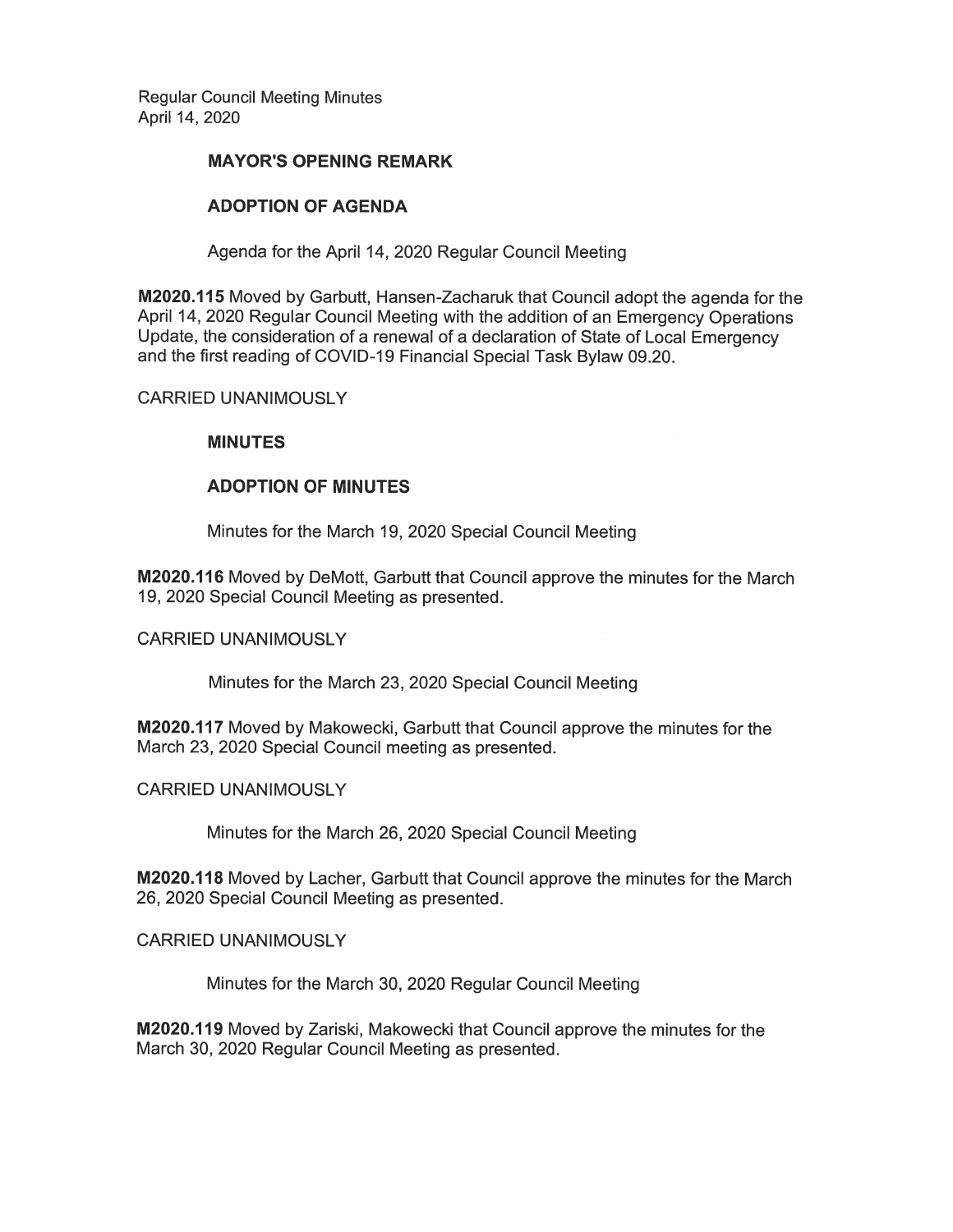**Regular Council Meeting Minutes** April 14, 2020

### **CARRIED UNANIMOUSLY**

Minutes for the April 2, 2020 Special Council Meeting

M2020.120 Moved by Hansen-Zacharuk, Garbutt that Council approve the minutes for the April 2, 2020 Special Council Meeting with amendments.

**CARRIED UNANIMOUSLY** 

## MINUTES OF MEETING PRESENTED FOR INFORMATION

Minutes for the March 5, 2020 Municipal Planning Commission Meeting

M2020.121 Moved by Zariski, Makowecki that Council accept the minutes for the March 5, 2020 Municipal Planning Commission Meeting for information.

**CARRIED UNANIMOUSLY** 

# **REPORTS FROM ADMINISTRATION**

**Emergency Operations Centre Update** 

M2020.122 Moved by Zariski, Garbutt that Council renew the declaration of the State of Local Emergency for 1200 hrs on April 15, 2020 to expire on 1200 hrs on April 21, 2020.

**CARRIED UNANIMOUSLY** 

## **CONSIDERATION OF BY-LAWS**

Bylaw 09. 20 COVID-19 Financial Special Task Force

M2020.123 Moved by Garbutt, Makowecki that Council give first reading to COVID-19 Financial Special Task Force Bylaw 09.20 as presented.

**CARRIED UNANIMOUSLY** 

M2020.124 Moved by Hansen-Zacharuk, DeMott that Council close the meeting at 6:03 p.m. to the public to discuss emergency operations, per Section 18(1)(b), FOIP.

**CARRIED UNANIMOUSLY**